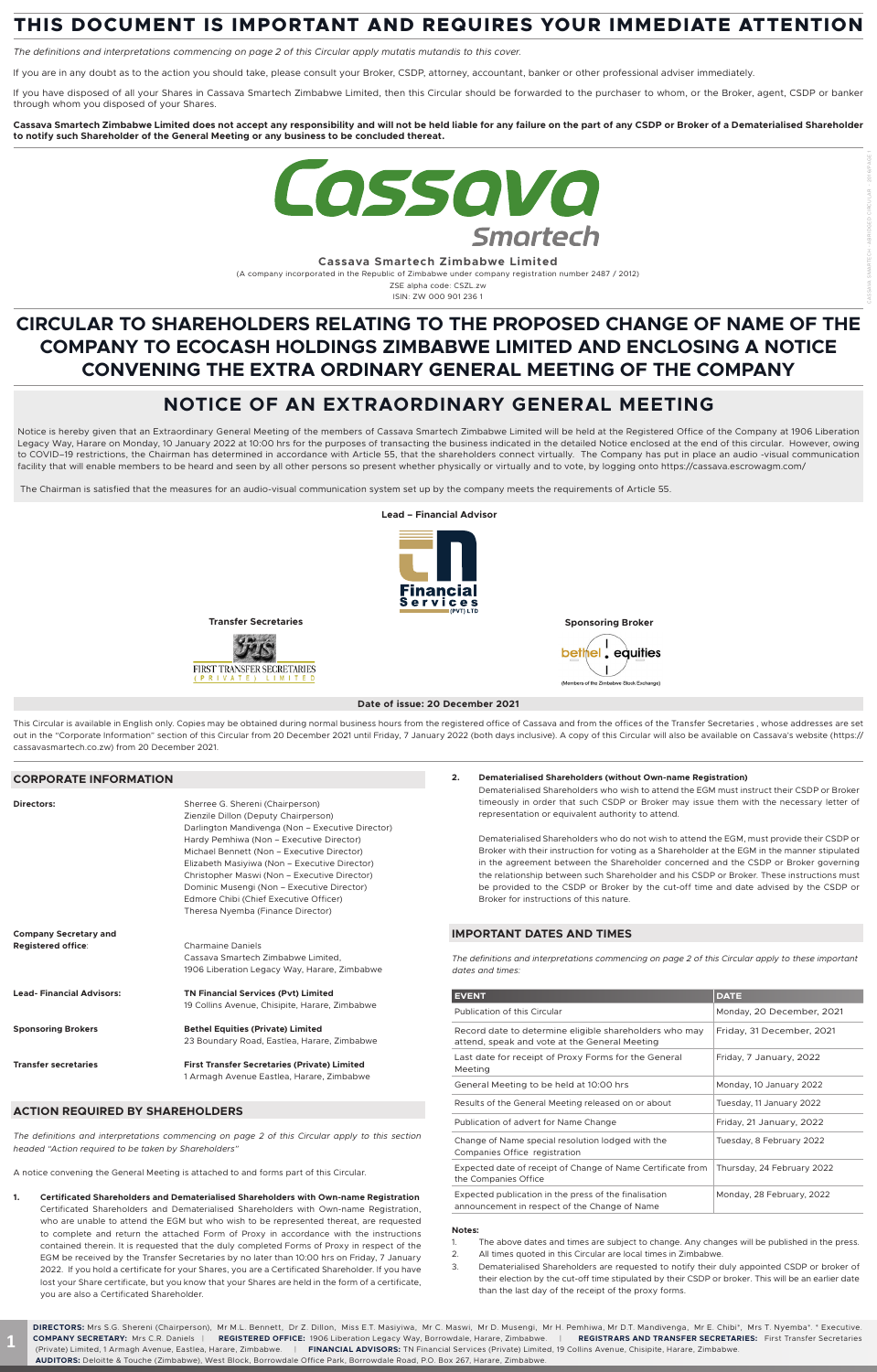

**Cassava Smartech Zimbabwe Limited** 

(A company incorporated in the Republic of Zimbabwe under company registration number 2487 / 2012)

ZSE alpha code: CSZL.zw ISIN: ZW 000 901 236 1

# **CIRCULAR TO SHAREHOLDERS RELATING TO THE PROPOSED CHANGE OF NAME OF THE COMPANY TO ECOCASH HOLDINGS ZIMBABWE LIMITED AND ENCLOSING A NOTICE CONVENING THE EXTRA ORDINARY GENERAL MEETING OF THE COMPANY**

# **DEFINITIONS AND INTERPRETATIONS**

In this Circular, unless the context indicates a contrary intention, an expression which denotes any gender includes the other gender, any reference to a natural person includes a juristic person and vice versa, the singular includes the plural and vice versa and the following expressions bear the meanings assigned to them, below:

| "Board", "Board of Directors"<br>or "Directors" | the Board of Directors of Cassava Smartech Zimbabwe Limited:                                                                                                                                                                                        |  |
|-------------------------------------------------|-----------------------------------------------------------------------------------------------------------------------------------------------------------------------------------------------------------------------------------------------------|--|
| "Broker"                                        | A person registered as a "Broking Member" by the ZSE and<br>licensed by the Securities Exchange Commission of Zimbabwe<br>to trade in financial securities:                                                                                         |  |
| "Certificated shares"                           | Shares which have not been dematerialized, title to which is<br>represented by a physical share certificate;                                                                                                                                        |  |
| "Circular" or "Document"                        | This Circular dated, 20 December 2021 to Shareholders of<br>Cassava;                                                                                                                                                                                |  |
| "CSDP"                                          | Central securities depository participant;                                                                                                                                                                                                          |  |
| "CSZL" or "Cassava"                             | Cassava Smartech Zimbabwe Limited, a public company<br>incorporated in Zimbabwe under company registration number<br>2487 / 2012                                                                                                                    |  |
| "EGM"                                           | The Extraordinary General Meeting of shareholders of the<br>Company which shall be held, at 10:00hrs on Monday, 10 January<br>2022 at 1906 Liberation Legacy Way, Harare, Zimbabwe to<br>approve, the resolution to give effect to the name change; |  |
| "EPS"                                           | Earnings per share;                                                                                                                                                                                                                                 |  |
| "Cassava Shareholder"                           | A holder of cassava shares registered in the Cassava share<br>register as at the record date;                                                                                                                                                       |  |
| "Form of Proxy" or "Proxy<br>Form"              | The form, accompanying this document, which provides for<br>Cassava shareholders and debenture holders to appoint a<br>proxy to attend the EGM and vote on their behalf;                                                                            |  |
| "Lead Advisor" or "TNFS"                        | TN Financial Services (Private) Limited, a company incorporated<br>in Zimbabwe under registration 5548/97 and that is duly<br>registered with the Securities and Exchange Commission of<br>Zimbabwe to conduct financial advisory services;         |  |
| "Member"                                        | Cassava shareholder;                                                                                                                                                                                                                                |  |
| "MOA" or "M&A"                                  | the Memorandum and Articles of Association of Cassava;                                                                                                                                                                                              |  |
| "Ordinary Shares"                               | The ordinary shares of Cassava with a nominal value of US\$0.001<br>each in the share capital of Cassava;                                                                                                                                           |  |
| "Registrar"                                     | The Zimbabwean Registrar of Companies;                                                                                                                                                                                                              |  |
| "Sponsoring Broker"                             | Sponsoring broker on the proposed Transaction, namely Bethel<br>Equities (Private) Limited;                                                                                                                                                         |  |
| "Transfer Secretaries" or "FTS")                | Transfer secretaries to the Company, namely First Transfer<br>Secretaries (Private) Limited;                                                                                                                                                        |  |
| "ZSE"                                           | Zimbabwe Stock Exchange Limited;                                                                                                                                                                                                                    |  |



# **LETTER TO SHAREHOLDERS**

#### **20 December 2021**

#### **Dear Shareholder**

#### **1 Introduction**

- 1.1 On 2 August 2021, the Board announced that the Company proposes to change its name from Cassava Smartech Zimbabwe Limited to EcoCash Holdings Zimbabwe Limited.
- 1.2 The purpose of this circular is to furnish Shareholders with all the relevant information relating to the proposed Change of Name in accordance with the Companies and Other Business Entities Act [Chapter 24:31] and the ZSE Listing Requirements so as to enable Shareholders to make an informed decision in respect of the proposed Change of Name.

#### **2 Proposed Change of Name**

2.1 The Registrar of Companies has reserved the name, EcoCash Holdings Zimbabwe Limited, and the ZSE has, subject to Shareholders' approval, approved the Change of Name, with a new share ZSE code of EHZL and ISIN ZW0009012437.

- 2.2 For a period of one year, in accordance with the ZSE Listings Requirements, the Company will be required to reflect the former name "Cassava Smartech Zimbabwe Limited" on all Documents of Title and Circulars issued by the Company.
- 2.3 Should the Change of Name be approved and implemented:
- 2.3.1 The accounts of those Shareholders whose shares were dematerialized at their CSDPs or Brokers will be updated to reflect the new name of the Company, and
- 2.3.2 New share certificates will be posted, by registered post, to Certificated Shareholders at their risk.

### **3 Rationale and Justification for The Proposed Change of Name**

- 3.1 The Company's controlling shareholder, Econet Global Limited owns other businesses outside Zimbabwe that have the word "Cassava" in their name. Apart from the common shareholder, such businesses are separate from the Company.
- Furthermore, the Proposed Change of Name is intended to avoid confusion and to align the name of the Company with the Company's main operating subsidiary, EcoCash (Private) Limited.

# **4 Surrender Procedure**

- 4.1 Shareholders whose shares were Dematerialized do not hold share certificates and consequently there is no surrender procedure applicable to them as their shareholding particulars will be automatically updated by their CSDP or Broker.
- 4.2 Certificated Cassava Shareholders should complete the form of surrender and return it to the Transfer Secretaries. Share certificates reflecting "EcoCash Holdings Zimbabwe Limited", as the issuer thereof, will be posted on or about 4 March 2022, by registered post in Zimbabwe, to Certificated shareholders, at their own risk, who have surrendered their Documents of Title by 12:00hrs on the Name Change Record Date, or within 5 (five) business days of receipt of the existing Documents of Title, whichever is the later.

# **5 Effects of The Proposed Change of Name**

5.1 The Proposed Change of Name will not have any effect on the share capital of the Company and shall not have any material effect on the net assets, gearing and earnings per share of the Group.

# **6 Approvals Required**

- 6.1 The proposed name "EcoCash Holdings Zimbabwe Limited" was approved by the Registrar of Companies on 14 June 2021 and has been reserved up to 31 December 2021. The Proposed Change of Name is subject to approval being obtained from the shareholders of Cassava at the EGM of the Company. The Proposed Change of Name, if approved by the shareholders, will be effective from the date of issuance of the certificate of change of name by the Registrar of Companies.
- 6.2 If any Documents of Title have been lost or destroyed and the Certificated Cassava Shareholder concerned produces evidence to this effect to the satisfaction of the Transfer Secretaries, then the Transfer Secretaries may dispense with the surrender of such existing Documents of Title against the provision of an indemnity, acceptable to, and in favour of, the Company, by the Certificated Cassava Shareholder concerned.
- 6.3 No receipts will be issued for Documents of Title surrendered unless specifically requested

in writing.

#### **7 Directors' Responsibility Statement**

7.1 The Directors collectively and individually accept full responsibility for the accuracy of the information given in this Section of the Circular in relation to Cassava and certify that, to the best of their knowledge and belief, no facts have been omitted which would make any statement in this section of the Circular false or misleading, that all reasonable enquiries to ascertain such facts have been made and that this section of the Circular contains all information required by law and the Listing Requirements.

#### **8 Consents**

8.1 The financial advisor, broker and Transfer Secretaries have all consented in writing to act in the capacities stated in this section of the circular and to their names being stated in this document and have not withdrawn their consents prior to the publication of this Circular.

#### **9 Documents Available for Inspection**

- 9.1 Copies of the following documents will be available for inspection during normal business hours at the registered office of Cassava and the office of the Sponsor, whose details can be found in the "Corporate Information and Advisers" section of this Circular, from the date of publication of this Circular until the date of the EGM, during normal business hours on Business Days:
- 9.1.1 Memorandum and Articles of Association of Cassava;
- 9.1.2 Notice of EGM;
- 9.1.3 The Written Experts' Consents referred to in paragraph 8 of the Chairman's letter; and
- 9.1.4 The original Circular.

#### **Signed on behalf of the**

#### **Cassava Smartech Zimbabwe Limited Board**

*(Signed on original)*

#### **Sherree Shereni Board Chairperson**

**Cassava Smartech Zimbabwe Limited**  (Incorporated in Zimbabwe on 29 March 2012 under company registration number 2487 / 2012) ZSE alpha code: CSZL ISIN: ZW 000 901 236 1

#### **Board of Directors:**

Sherree G. Shereni (Chairperson); Zienzile Dillon (Deputy Chairperson); Hardy Pemhiwa (Non – Executive Director); Darlington Mandivenga (Non – Executive Director); Michael Bennett (Non – Executive Director); Elizabeth Masiyiwa (Non – Executive Director); Christopher Maswi (Non – Executive Director); Dominic Musengi (Non – Executive Director); Edmore Chibi (Executive Director- Chief Executive Officer); Theresa Nyemba (Executive Director - Finance Director).

#### **Address:**

Cassava Smartech Zimbabwe Limited, 1906 Liberation Legacy Way, Borrowdale, Harare

**2**

CASSAVA SAMARTECH - ABRIDGED CIRCULAR - 2016/PAGE 2

**DIRECTORS:** Mrs S.G. Shereni (Chairperson), Mr M.L. Bennett, Dr Z. Dillon, Miss E.T. Masiyiwa, Mr C. Maswi, Mr D. Musengi, Mr H. Pemhiwa, Mr D.T. Mandivenga, Mr E. Chibi\*, Mrs T. Nyemba\*. \* Executive. **COMPANY SECRETARY:** Mrs C.R. Daniels | **REGISTERED OFFICE:** 1906 Liberation Legacy Way, Borrowdale, Harare, Zimbabwe. | **REGISTRARS AND TRANSFER SECRETARIES:** First Transfer Secretaries (Private) Limited, 1 Armagh Avenue, Eastlea, Harare, Zimbabwe. | **FINANCIAL ADVISORS:** TN Financial Services (Private) Limited, 19 Collins Avenue, Chisipite, Harare, Zimbabwe. **AUDITORS:** Deloitte & Touche (Zimbabwe), West Block, Borrowdale Office Park, Borrowdale Road, P.O. Box 267, Harare, Zimbabwe.